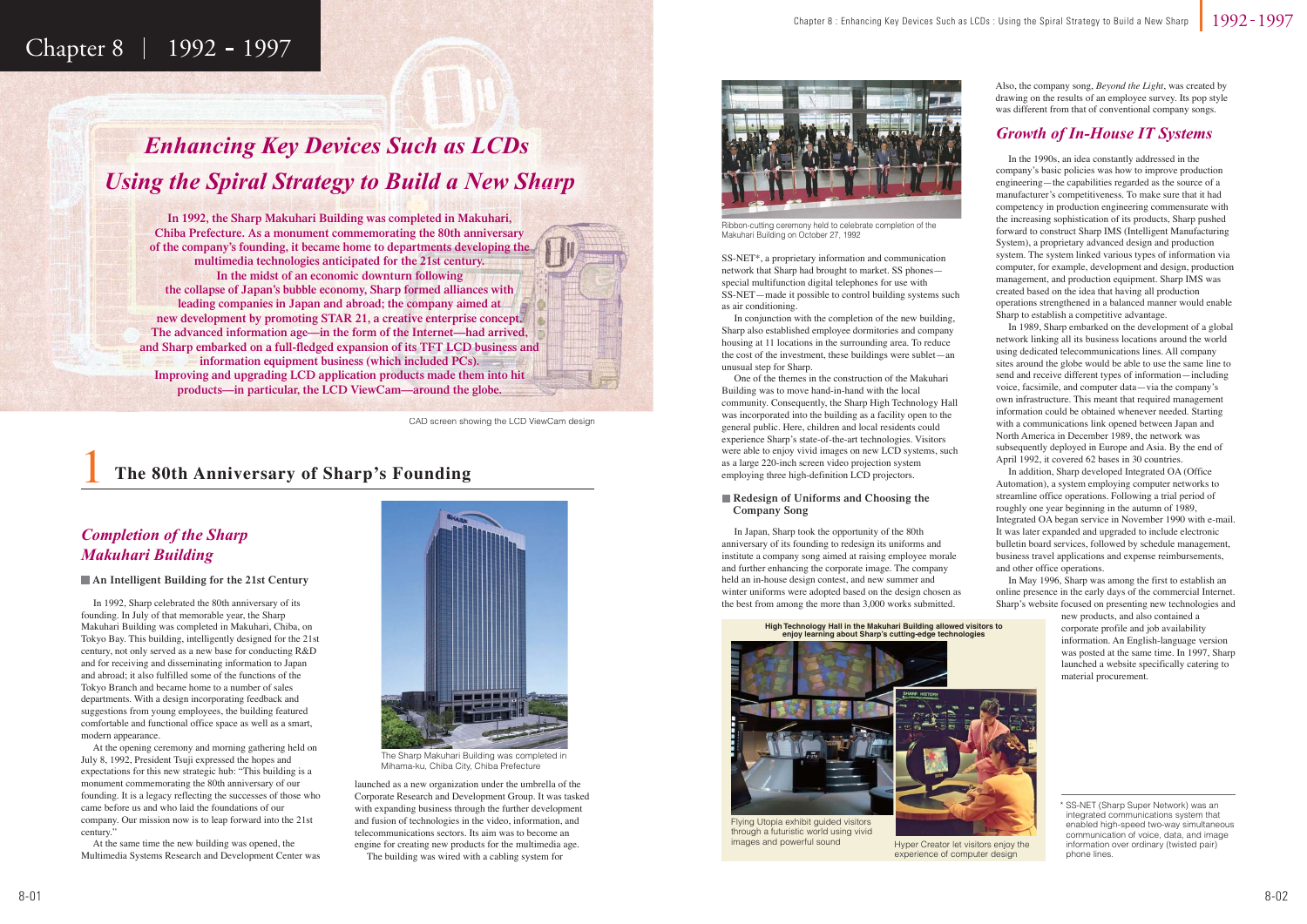In 1991, President Tsuji issued a call to action: "At Sharp, we have a tradition of creating new products ahead of others. Now is the time to demonstrate the true value of this tradition." He called for each business group to create at least one SE (Super Excellent) product per year that proposed an innovative new lifestyle. Billed as the NEWING Product Strategy, it was deployed across the company.

 President Tsuji also emphasized the importance of making products tailored to the user's point of view. In encouraging the company to properly meet users' needs, he repeatedly stated that, "To get information, it is important to place yourself in the thick of things." He encouraged employees to visit places where consumers actually live their lives and shop; to get a sense of how things are changing and gather information; and to take advantage of this in product development.

 In 1991 when this strategy was launched, Sharp introduced the CJ-A30/31 pocket cordless phone with answering machine function, which featured an easily portable handset. In 1992, Sharp released the portable WV-S200 word processor with handwritten input via a pen-stylus, along with the 36C-SE1 HDTV (with built-in basic MUSE decoder).



 Early on the morning of January 17, 1995, a major earthquake struck the southern part of Hyogo Prefecture. It inflicted enormous damage to the northern part of Awaji Island and throughout the Osaka-Kobe area and claimed over 6,400 lives.

 Sharp lost one of its employees in the disaster, and Sharp employee housing, dealers, and material suppliers suffered serious damage. Meanwhile, company premises—such as the Head Office, production facilities, and the Sharp Kobe Building in Kobe's badly affected Higashinada-ku district escaped serious structural damage.

system standards. This aided the company in preparing for the enactment of ISO 14001 (in 1996). Earlier, in September 1995, the Communication and Audio Systems Group acquired third-party certification under the BS 7750 standards from the Japan Audit and Certification Organization for Environment and Quality (JACO); it was the first Sharp business unit to do so. Since then, the entire company has worked to acquire Audio Systems Group acquired ISO 14001 certification.

 In Kobe, the few employees who made it to work on the day of the earthquake moved quickly to confirm the safety status of employees and check the situation with dealers. Some employees worked to rescue victims from collapsed houses and helped in fire-fighting efforts to prevent the spread of blazes. The next day, some 250 crisis support team members were dispatched from the Head Office and Sharp factories to the disaster area to deliver relief supplies to affected dealers, suppliers, and employees, and to aid in recovery efforts.

 In addition, Sharp responded to a request from Hyogo Prefecture to help victims among the general public, and delivered more than 100 million yen worth of Sharp products such as washing machines to the prefectural government. Donations totaling 34.56 million yen were received from Sharp executives—as well as from employees and business partners in Japan and abroad—and this was distributed as special disaster relief payments to affected citizens and employees.

 In the midst of a major disaster in which municipal functions were completely paralyzed, Sharp employees helped one another, and at the same time, provided support to the people around them. They were able to overcome this crisis by the entire company making a concerted effort.

 To respond to environmental issues on a company-wide basis, Sharp instituted a system in April 1991 to oversee product quality and reliability and environmental issues. This way the company strengthened its systems for managing and providing guidance on product quality—from production of products to their final disposal—and environmental issues.

 In 1992, Sharp formulated its Basic Environmental Philosophy (a strong commitment to creating an environmentally conscious company with Sincerity and Creativity) as well as a set of basic principles for environmental protection. In 1993, it announced a voluntary program consisting of four items—including promoting protection of the ozone layer and reducing industrial waste—and worked toward their achievement.

 In addition, Sharp sought certification under ISO 14001, a set of international standards for evaluating and certifying a company's environmental management systems. In November 1995, SUKM gained certification under BS

Registration certificate issued by JACO for third-party certification under BS 7750, which the Communication and 7750\*2, the UK's

environmental management



### *Innovation and Collaboration toward Becoming a Creative Company*

#### **NEWING Product Strategy**

 President Tsuji made extensive use of the phrase "creative synergy" to mean creating new value by working in close cooperation with one another. Individual workers were urged to manifest their creativity and originality to the maximum extent possible, as well as gather collective wisdom that would transcend the barriers of the workplace or business division. The President believed that creative synergy would enable working groups to achieve results that were greater than the sum of their inputs. The Sharp Taskforces were a perfect example of creative synergy within the company.

 Against a backdrop of rapid technological innovation in the electronics industry—and faced with difficulties in providing all needed technologies in-house—Sharp collaborated with leading companies at home and abroad. Bringing together their signature technologies and specialized expertise, Sharp and its partners pursued creative synergies to tackle areas that were difficult to deal with alone. In the 1990s, Sharp extensively promoted partnerships with leading overseas companies.

 In 1992, Sharp signed a long-term business partnership agreement with Intel Corporation of the US, with a major focus on  $R&D$  and the production of flash memory<sup>\*1</sup>. By merging the technologies of both companies, this partnership served to grow the flash memory business. Another aim of the partnership was to develop proprietary new application products that used the jointly developed technologies. Sharp also promoted a series of other partnerships, including one with Apple Computer, Inc. for development and production of personal information tools, and another with AT&T Corporation for joint development of next-generation videophone technology.

#### **Achieving Results through Creative Synergy**

#### **Acquiring ISO 9000 Series Certification**

 In 1991, to build a "new Sharp" oriented towards the 21st century, the company launched the STAR 21 program, a new concept in corporate creativity. All corporate business activities were undertaken with the intention of contributing to society and to the happiness of each employee; Sharp was striving to evolve and develop even further as a good corporate citizen. The STAR acronym, defined below, provided action guidelines for all employees.

#### **STAR 21 Program**

The 36C-SE1 HDTV (with built-in basic MUSE decoder) created new demand by fulfilling users' needs, and became a hit product

#### **Formulating a Basic Environmental Philosophy**

 To improve product reliability and customer satisfaction, Sharp began the Customer Communication System (CCS) in 1992. CCS was a new customer information system that communicated the candid opinions of users and dealers to business divisions. This feedback was then faithfully reflected in product planning, design, and production, as well as in responses to the marketplace.

 From February 1990, all production facilities in Japan and abroad began activities to acquire certification under the ISO 9000 series of international standards for quality assurance management. In April 1990, the microwave oven plant at SUKM, Sharp's production subsidiary in the UK, gained ISO 9002 certification—a first for a Japanese-affiliated company in the UK. In Japan, the Communication and Audio Systems Group acquired ISO 9002 certification in November 1991, making it the first Japanese domestic equipment manufacturer to do so. Since then, all business sites in Japan and abroad have obtained such certification.

### *A Commitment to Quality Assurance and Environmental Protection*

### *Responding to the Great Hanshin-Awaji Earthquake*



Devastation around the Sharp Kobe Building

# 2 **Putting Innovation into Action by Appreciating Customers' Point of View and through Creative Synergy**



 To achieve this corporate vision, in July 1992, Sharp instituted a program to put STAR into practice as a company-wide movement. Under this program, employees pursued the collective goal of making Sharp the company most trusted by customers. Small-group activities were vigorously developed throughout the company to work toward this goal. Beginning in April 1993, "hybrid" small-group activities that operated in a collaborative manner between departments were implemented under the theme of rebuilding business and management from the viewpoint of customers. The company also promoted rebuilding business and management based on a two-pronged strategy of offense and defense.

\*2 BS 7750 was a standard related to environmental management systems published by the British Standards Institution in 1992. BS 7750 formed the template for the International Organization for Standardization's ISO 14001 certification (enacted in 1996), which became a common standard around the world.

<sup>\*1</sup> Flash memory is a type of non-volatile semiconductor memory that allows data to be freely stored or erased, but that retains data even when the device's power supply is turned off.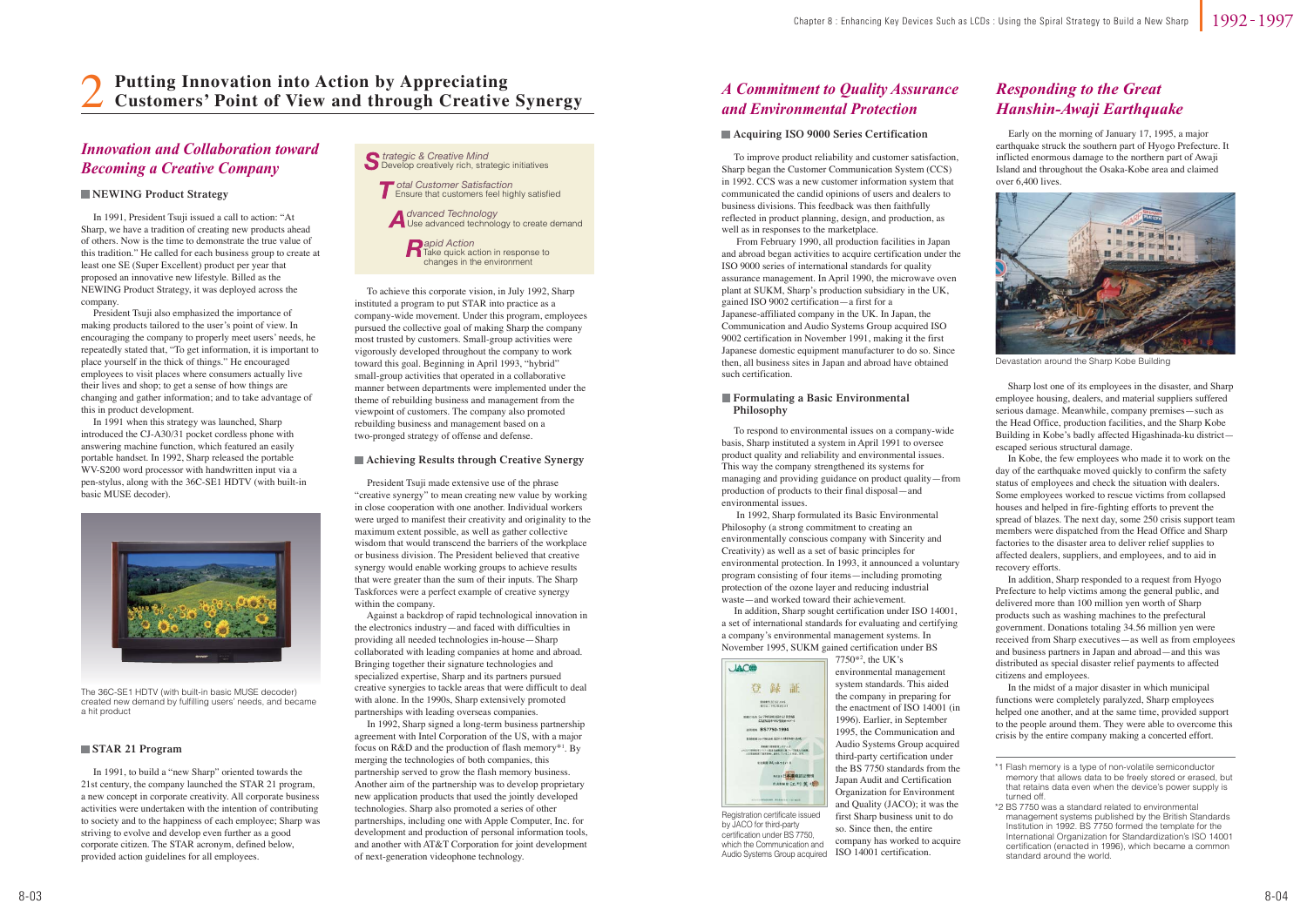

 In 1991, the year after the Liquid Crystal Display Group was established, a color TFT LCD plant (the NF-1 line) began operation at Tenri. This production facility harnessed technology that could use the full surface area of first-generation glass substrates  $(320 \times 400 \text{ mm})$  to yield four 8.4-inch LCDs per substrate. The plant's supply capacity and cost competitiveness led to a leap in Sharp's market share.

 With rival companies investing in plant and equipment and achieving per-substrate yields of four 9.4-inch LCD panels, Sharp began operation of a new production line (the NF-3 line) in August 1994—one capable of producing four 10.4-inch LCDs from a second-generation glass substrate  $(360 \times 465 \text{ mm})$ . The NF-3 line introduced single-substrate processing. Under this method, glass substrates were processed one at a time, making it possible to increase the size of the glass. This provided a solution to excessive equipment costs—which had been a problem in conventional simultaneous multi-substrate processing—and worked to boost the percentage of capacity utilized. By March 1995, production capacity at the two lines had grown to 240,000 units/month (in 10-inch-class panel equivalents).

 Subsequently, the Mie Plant (Taki-cho, Mie Prefecture), which had become fully operational in October 1995, used 2.5-generation glass substrates (400  $\times$  505 mm) to produce large-format color TFT LCDs sized 11.3 inches and larger. The introduction of CIM (computer-integrated manufacturing), along with a super-intelligent automated transport system that crisscrossed all processes, further increased production efficiency.

 In April 1994, the Agency for Natural Resources and Energy under the Ministry of International Trade and Industry (now METI) created a subsidized program for residential PV systems that marked the start of the residential solar power market in Japan. In addition, the fact that the industry had established grid interconnect technologies to enable home-generated electricity to be combined with commercial (utility-supplied) power also served as a boost to the start of residential PV applications.

 In 1994, Sharp introduced a new residential solar power system consisting of monocrystalline solar cells with high conversion efficiency and a compact power conditioner (inverter) to handle the grid interconnection. Sharp's Sunvista residential solar power system—along with other examples of advanced PV systems, such as houses with pre-installed solar power systems—won awards in the New Energy Foundation's Commendation for 21st Century New Energy Equipment/System program (New Energy Awards) for six years in a row, beginning the first year the awards were instituted (fiscal 1996).

 In February 1992, Sharp entered into a business partnership with Intel Corporation, the largest semiconductor maker in the US, for research and development, production, and mutual supply of flash memory. Flash memory enables data to be written and reprogrammed at will, yet it retains data even when power is switched off. With sales of 46.5 billion yen in fiscal 1996, production value showed remarkable growth, and flash memory became a mainstay of Sharp's semiconductor business. At the Fukuyama Plant, where flash memory devices were produced, Plant No. 3 became operational in 1993 with new equipment using 0.6  $\mu$ m process design rules\*2; this was followed by Plant No. 4 in 1999, which used 0.25  $\mu$ m rules.

### *The Evolving LCD Business*

#### **Expanding Production of TFT LCDs**

 Sharp developed a Super VA (Viewing Angle) LCD that enabled wide viewing angles by dividing each pixel in the LCD array into left and right domains and aligning the liquid crystal molecules at different angles. Sharp also developed the Super HA (High Aperture Ratio) LCD. This yielded a bright

display using an ingenious electrode structure inside each pixel that broadened the area through which light could pass (i.e., it offered a high aperture ratio). In 1996, Sharp announced the Super-V LCD, which merged these technologies to provide a display featuring both wide viewing angles and high brightness.

 In 1997, Sharp announced success in the joint development\*1 of a 42-inch plasma-addressed liquid crystal (PALC) display that used plasma discharge instead of TFTs as the electronic switch driving the LCDs. Although commercialization of this LCD was shelved, this success proved that large screens were possible, and marked the dawn of the era of large-screen LCD TVs.

#### **Development of New Mobile LCDs**

#### **Evolution of TFT LCD Technology**

 In 1994, Sharp developed the industry's first reflective color TFT LCD that was easily viewable even outdoors and that did not require a backlight. It was intended for use in mobile devices such as Sharp's Zaurus, a then-new mobile information tool. Giving the TFT pixel electrodes high reflectivity and using a mixture of pigments in the liquid crystal material made it possible to have a bright, vivid color display. Sharp also started mass production of Advanced TFT displays that added the functionality of a backlit transmissive LCD for use in dark locations.

 While burnishing its reputation as a pioneer in the field of LCDs, Sharp was able to offer a total lineup, ranging from large TFT LCDs to mobile LCDs and STN LCDs. The LCD business grew tremendously, with sales of LCDs going from 136 billion yen in fiscal 1992 to 226 billion yen in fiscal 1997—nearly doubling in just five years—and accounting for nearly 15% of total sales company-wide.

 In 1998, Sharp constructed Shinjo Plant No. 3, a solar cell plant in Shinjo-cho (now Katsuragi City), Nara Prefecture. It was one of the world's largest dedicated solar cell production facilities, with a production capacity that expanded from an initial base of 20 MW of polycrystalline solar cells to 150 MW per year.

#### **Expanding Solar Cell Production Capacity**



Microfabrication processing line for color TFT LCDs (Tenri Plant)

#### **Introduction of Residential Solar Power Systems**

 To respond to the ever-shrinking size of equipment, Sharp developed SST (Super Slim TCP [tape carrier package]) technology that enabled the industry's narrowest tape-based package (with a width of 8 mm). In addition, the company created a chip-scale package (CSP) with external dimensions very close to those of the silicon die itself. The LZ2353, a high-resolution (410,000-pixel) 1/3-inch (about 8.5 mm) CCD image sensor, was developed in 1992 for use in camera-integrated video tape recorders.

 Sharp also successfully developed a red laser diode, which was integrated into hologram laser pick-ups used in DVD players. The company also developed data transmission devices that worked by transmitting and receiving infrared light. These were embedded in numerous products, such as word processors and mobile information tools.

 Feature-rich optoelectronic devices created by Sharp boasted the world's top market share for 20 consecutive years\*3 beginning in 1986.

#### **Developing Semiconductors to Contribute to Greater Functionality in Equipment**

 Sharp set out to achieve higher conversion efficiencies in polycrystalline solar cells. In 1996, the company developed UDS (unidirectional solidification) polycrystalline solar cells with a crystal size of approximately  $70 \text{ cm}^2$ —about 30 times larger in area than conventional cells. This was achieved by developing a method to cool molten silicon so that the crystal orientation remained constant. Even though polycrystalline silicon was used, the module conversion efficiency was near that of monocrystalline cells and, at 15%, the best in the industry.

#### **Improving the Conversion Efficiency of Polycrystalline Solar Cells**

### *Expanding Solar Power Systems to Residential Uses*

### *Toward Increased Production of Electronic Devices*

#### **Entering the Flash Memory Business**



Space-saving CE-LT14M color display using a 13.8-inch Super-V LCD (1997)



Example of a residential solar power system (1994)



Flash memory contributed to the creation of unique products

### 3**Development and Production of LCDs and Solar Cells**

 LCDs for laptops continued to grow larger in size, while replacement demand began to emerge as desktop PC monitors shifted away from large CRTs. Under these circumstances, Sharp adopted a strategy ahead of its competitors to constantly be introducing larger LCDs and achieving even lower production costs.

<sup>\*1</sup> A joint development of Philips Electronics N.V. and Sony Corporation

<sup>\*2</sup> Process design rules define the minimum width and spacing of transistor elements in an IC device.

<sup>\*3</sup> Source: Gartner (March 2011). Note Optical Semiconductor (including Photovoltaic Solar Cells) is based on Gartner's "old" definition and that Gartner now excludes solar cell devices in their new definition set, which can be found in Gartner's publication "Market Definitions and Methodology: Semiconductor Devices and Applications" January 18, 2011 (ID: G00209322).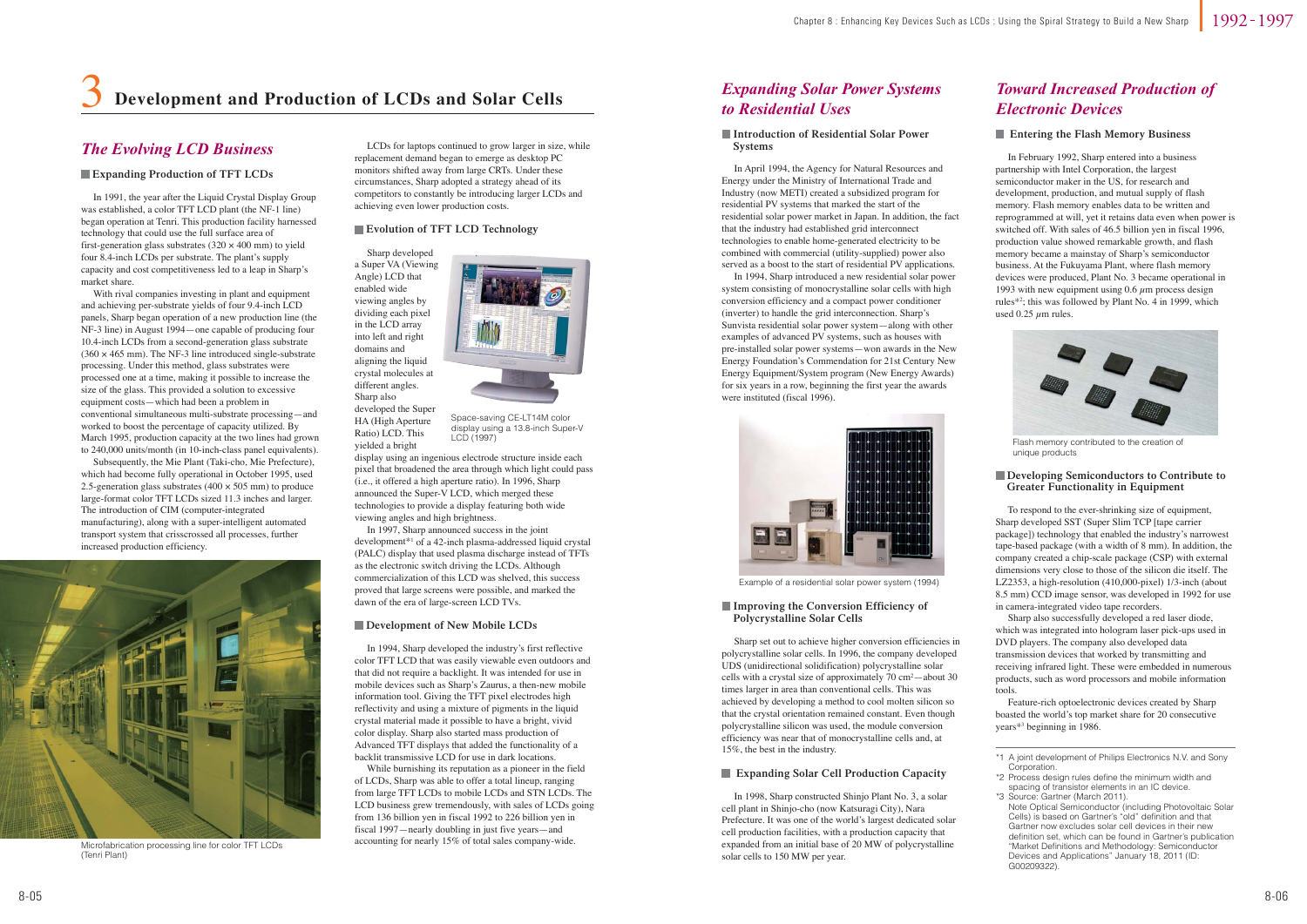### 1992 1997

 During this period, Sharp laid out a spiral strategy as a new approach to product engineering. The idea was to develop key devices with key technologies at their core and then put them to practical use in creating uniquely featured products not made by any other company. Those products, in turn, would promote the further evolution of key technologies and key devices. Repeating this process for both products and devices gave rise to a virtuous synergistic spiral.

 The LCD ViewCam video camera was born from the idea that a mother should be able to record videos of her children easily, without having to strain by looking through a tiny viewfinder. This was made possible by replacing the viewfinder with an LCD monitor. During development of the device, two technical challenges had to be overcome. The first was making the LCD monitor easily viewable even in bright outdoor light. This was achieved by applying a five-layer anti-reflection film to the LCD panel. The second challenge concerned broken electrical connections between the rotating parts (where the LCD viewfinder and deck section joined the camera unit). This problem was overcome by developing a special structure with non-breaking wire.

#### **Debut of the "Shoot, Watch, and Enjoy" LCD ViewCam**

#### **Debut of the Zaurus, a New Mobile Information Tool**

 The VL-HL1 LCD ViewCam eventually made its debut in October 1992, under a promotional concept of "shoot, watch, and enjoy." New ways of using the product emerged naturally—for example, using it to record wedding guests' messages—and it became a huge hit. In September 1994, less than two years after its introduction, cumulative production reached one million units. Overseas exports accounted for 480,000 units of the total, and the VL-HL1 had grown into a global product.





### *Aiming for Personal Informatization*

#### **Pursuing a Spiral Strategy**

 Up to this point, the LCD TV market had been dominated by small-screen models. But in 1995, Sharp introduced the Window series of LCD TVs, which included the 10.4-inch LC-104TV1 model. Featuring a thin-profile design with a full-color TFT LCD, these models were promoted as personal TVs that could be set up almost anywhere.

 In 1993, the debut of the MD-S10, the world's smallest and lightest portable MD (MiniDisc) player, rocked the



The PI-3000 could exchange data with a PC via infrared communication (top); A hands-on Zaurus event at Haneda Airport, Tokyo (March 1994)

#### ■ Debut of the Mebius Notebook PC

### *Proprietary AV Products Taking Full Advantage of the Evolution of LCDs*

The AR-5130 digital copier could also be used as a computer printer (1996)



#### **Evolution of System Products**

Many visitors to Electronics Show '92 picked up the VL-HL1 LCD ViewCam and couldn't take their eyes off the LCD monitor

#### **Development of the LCD TV**

### 4**A Blossoming Spiral Strategy**

 In April 1992, Sharp announced its Pi2T (personal information and intelligent tool) concept to support "personal informatization." In essence, this tool would support smart, information-intensive lifestyles and personal communications, and it would be easy to use for anyone, anytime, anywhere.

 The precursor to Pi2T was the PV-F1 electronic management organizer, introduced in July 1992. Although it offered features such as handwritten input and schedule management, it was bulky, heavy, and carried a high price tag. Sales duly flagged.

> In 1993, Sharp introduced the SJ-V45K refrigerator, which used a newly developed CFC-free vacuum insulation material. Compared to conventional urethane foam, its heat-insulating properties were about 2.5 times higher. The SJ-V45K had the same exterior dimensions as conventional models but a larger interior capacity. In addition, eliminating the use of CFCs in urethane foam formation improved the environmental performance of the refrigerator. Building on this foundation, Sharp devised a new compressor control system and developed the SJ-SE40R refrigerator, which was No. 1 in the industry for energy savings.

 Evolving from the PV-F1 was a new personal information tool, the PI-3000 LCD Pencom Zaurus, which made its debut in October 1993. It featured a compact size small enough to fit in a suit pocket, weighed only 250 g, and had a low price of 65,000 yen. Its advertising catch phrase promised that, "With one of these, you won't need anything else." It sold well as an advanced information tool sought after by companies and individuals aiming to improve work efficiency.

 Following this, Sharp incorporated new features into the Zaurus that were slightly ahead of the times—for example, facsimile transmission, PC communication, and Internet access—and it became a popular product with

#### **Portable MD Player Created through Concurrent Development**

businesspeople. In October 1996, sales of the Zaurus in Japan topped one million units. Sharp also developed Zaurus models for corporate users and overseas markets.

 In 1995, Sharp launched the AV1/590CD (PC-A330) Mebius notebook PC as a core Pi2T product. Armed with



big, bright, and beautiful LCD screens, subsequent Sharp notebook PCs gained immense popularity.

#### **Evolution of Word Processors**

 Sharp was a leader in the word processor industry, maintaining the top market share for more than 10 years beginning in fiscal 1987 (according to a survey by Nikkei Inc.). With the rise of the personal computer, stand-alone word processor shipments peaked in 1989 and began to decline, but by offering useful new features, Sharp models continued to enjoy strong support.

 In 1992, Sharp introduced the WV-S200, the first model to offer input via a stylus, and the WD-A751, which allowed handwritten editing using the stylus. In 1996, Sharp introduced the MR-1, which boasted functions such as Internet access and PC communication.

#### **Debut of Digital Copiers**

 On POS terminals, CRTs were gradually being replaced by LCD screens. The RZ-A765, introduced in 1992 and equipped with a duty (passive-matrix) color LCD, and the RZ-A505, introduced in 1995 with an 8-inch color TFT LCD, were two such examples.

 In 1994, Sharp introduced the AR-5040 digital copier, which made physical copies after first storing digital images of the originals on a built-in hard drive. The AR-5030FR,

which added facsimile functions to the copier, was introduced the following year, marking the dawn of Sharp's MFPs (multifunction printers).

 In 1992, Sharp introduced the ES-BE65 fully automatic washing machine. Conventional washing machines in Japan had a dual-layer tub construction, with a spin tub placed inside a washing tub. Sharp developed a water-saving tub with a single-layer structure that eliminated the holes in the spin tub. This design saved about 30% on water and detergent usage. It also prevented mold from forming due to detergent residue—a frequent problem with the dual-layer construction.

 Beginning in the spring of 1996, the Appliance Systems Group launched a New Necessities strategy proposing new lifestyles. Representative of this was the AY-H28FX air conditioner, introduced in October 1996. In addition to conventional dehumidifying, heating, and cooling functions, it also featured—for the first time in the industry—a ventilation function and a humidifying function that did not require a water supply. By capturing water from the air, the unit could provide heating humidification without the inconvenience of dealing with a water supply. Further, users could enjoy constant ventilation without having to open windows.

### *Home Appliances Destined to Become New Necessities*

industry. A concurrent development system was used to conduct R&D and design at the same time. With production beginning the instant development was completed, the unit enjoyed a successful early introduction. Sharp developed a miniature hologram laser and an OPIC photodetector element for use

in the optical pickup that read data from the MiniDisc, enabling the creation of a small, lightweight unit. The MD-S10 exemplifies well Sharp's spiral strategy, in which products and devices evolve together.



The MD-S10 MD player came with a remote control equipped with an LCD



Sharp's previous model



Newly developed water-saving tub

Water savedin this area

The AV1/590CD notebook PC used an 11.3-inch SVGA (800 × 600-dot) color TFT LCD that was 40% brighter than previous Sharp LCDs